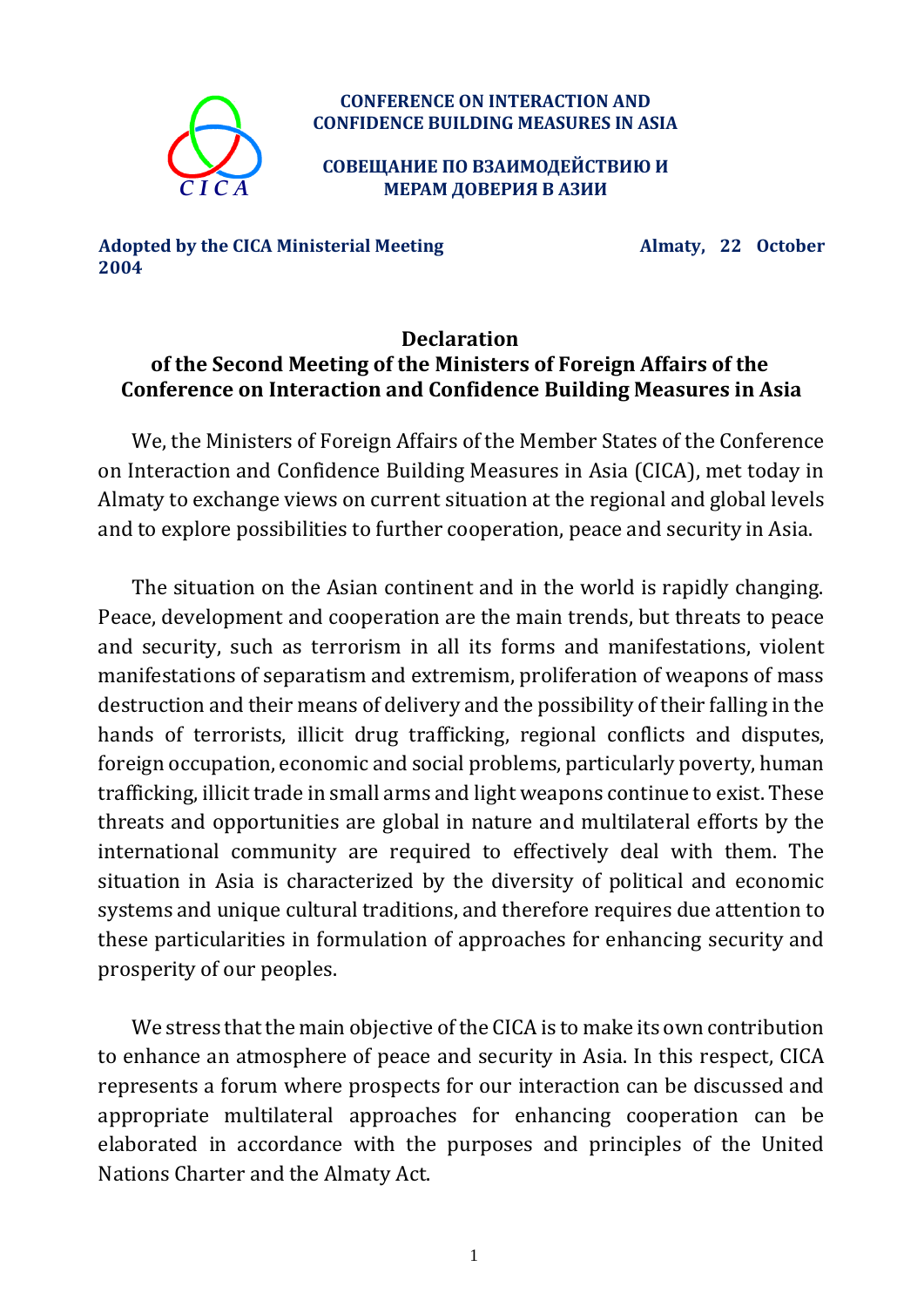We reaffirm our commitment to uphold and defend the principles of the UN Charter and international law.

We recognize the special role of confidence building measures in enhancing cooperation and further developing an atmosphere of peace, confidence and friendship in Asia and in creation of favorable conditions for finding solutions to problems in military-political, economic and environmental, humanitarian and cultural spheres.

Recent developments in international relations demonstrate that multilateral approaches based on the widest possible international support are the most effective way to address the challenges of the contemporary world. We therefore reaffirm the central role of the United Nations in the maintenance and promotion of international peace, security and sustainable development in accordance with its Charter. We emphasize the need for reform of the UN system to make it more responsive to traditional and new challenges and agree to work towards this goal.

We reaffirm that the unity, independence, sovereignty and territorial integrity of Iraq, including the right of the Iraqi people as a whole to control their financial and natural resources, should be respected by the international community. We welcome the statement by the Iraqi Interim Government to establish good relations between Iraq and its neighboring states, based on mutual respect and the principle of non-interference in their internal affairs, as well as to abide by the existing treaties and arrangements, particularly those relevant to internationally recognized borders, and invite Iraq and its neighboring states to actively cooperate to promote peace and stability in the region as well as by eliminating all terrorist presence on their territories. We support the initiation of the political process in Iraq as outlined in UNSCR 1546. We emphasize that the United Nations should play a central role in this process. We welcome the forthcoming international conference on Iraq to be held in Egypt on 23-25 November, 2004.

We support the process of political and economic reconstruction in Afghanistan and encourage all countries including neighboring states to intensify their efforts to assist the Afghan Government in promoting stability, economic rehabilitation and fighting terrorism and drug production in the country. We also consider it necessary to continue collective efforts to chart a comprehensive strategy of international actions to counter the drug threat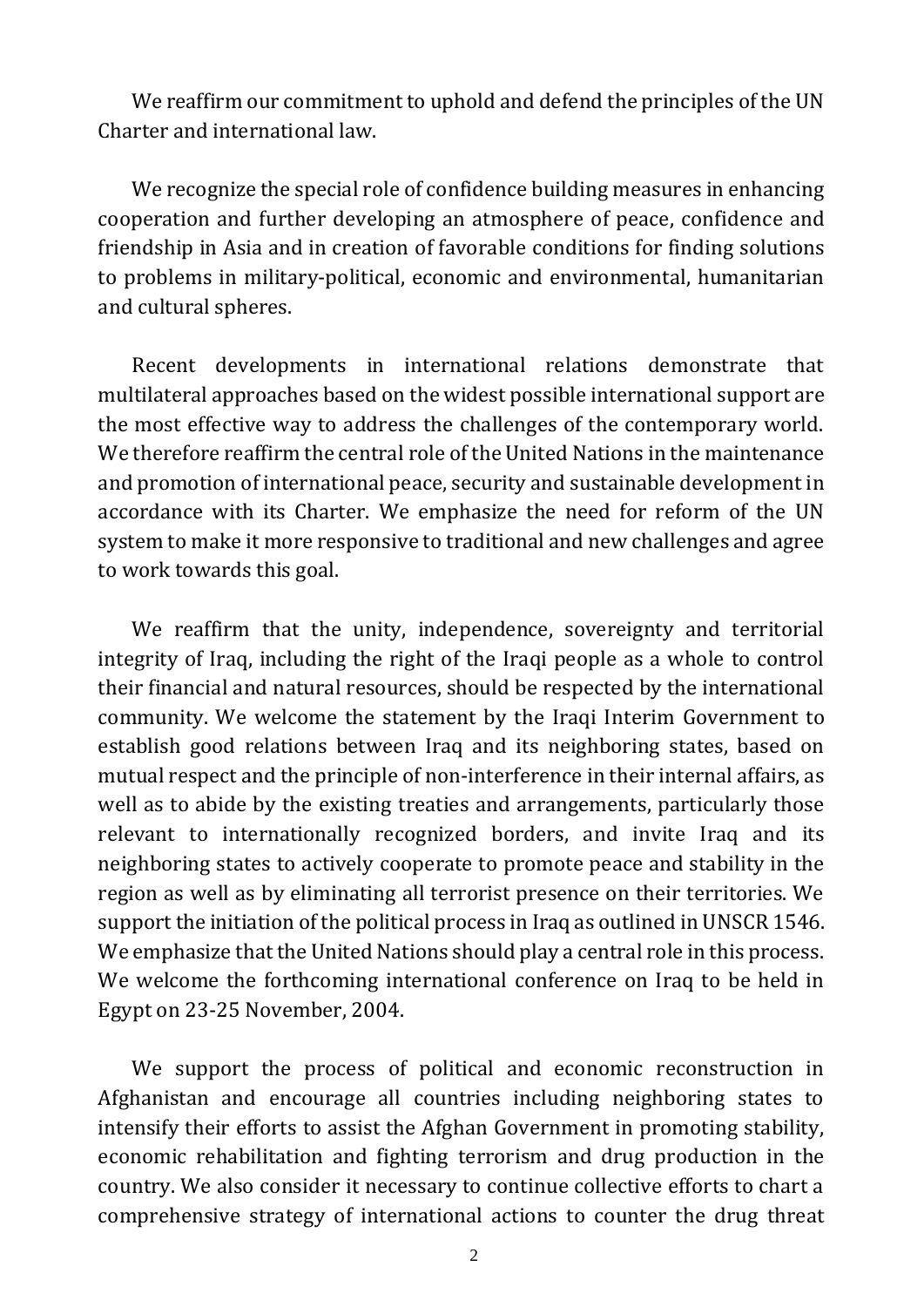originating from Afghanistan. We welcome the presidential elections in Afghanistan as one of the key elements of the Bonn process and the first most important step towards establishing new state institutions based on democratic principles.

We are concerned with the situation in the Middle East and call upon all parties concerned to resume negotiations to help achieve comprehensive, lasting and just peace, security and stability in this region. We welcome initiatives to achieve this objective, in particular the Roadmap Plan as endorsed by the UN Security Council Resolution 1515 and President Bush's Vision.

We support the establishment of peace and stability in the South Caucasus, which would serve the interests of all states concerned and enhance the stability of all Eurasian region, through the peaceful settlement of conflicts on the basis of the norms and principles of international law, and relevant UN Security Council resolutions.

We support the process of the Six-Party Talks aimed at denuclearization and establishment of a nuclear weapons free zone in the Korean Peninsula. We stand for an early achievement of mutually acceptable agreements which would promote peace, security and cooperation in the Korean Peninsula and the Northeast Asia as a whole.

We strongly condemn terrorism in all its forms and manifestations, violent manifestations of separatism and extremism and agree to enhance our efforts at bilateral and multilateral levels in fighting these common threats which undermine the very foundations of international peace and security. The fight against these threats should be global, comprehensive and sustained, and not selective or discriminatory and should avoid applying double standards.

We unequivocally support the UN Security Council Presidential Statement S/PRST/2004/31 condemning the recent terrorist attacks in the Russian Federation.

We reaffirm that proliferation of nuclear, chemical and biological weapons and their means of delivery pose a threat to international peace and security, and call upon all states to fulfill their respective obligations in the sphere of disarmament and non-proliferation. In this regard, it is vital to prevent terrorist and criminal groups from attempts to acquire nuclear, chemical, biological and